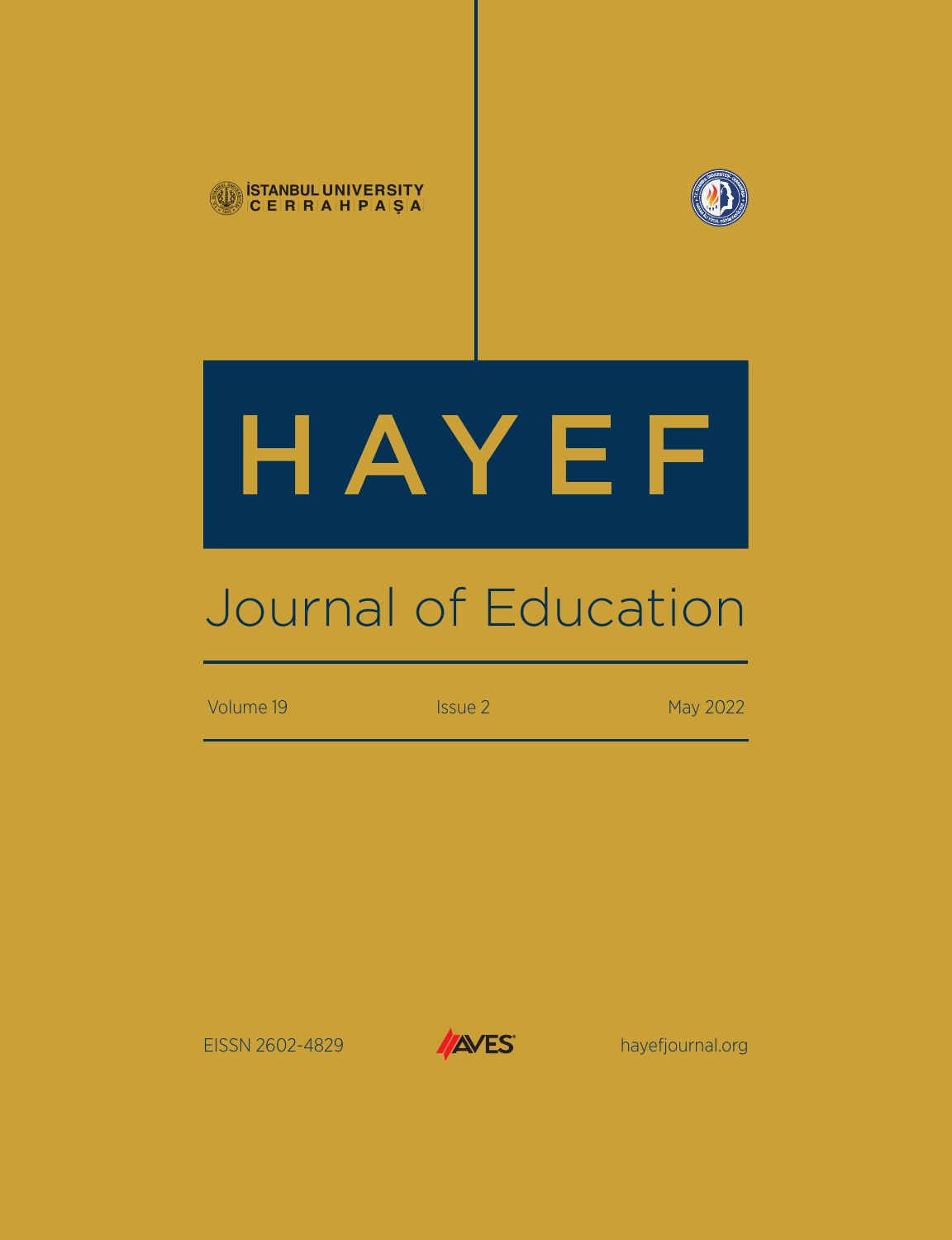#### **HAYEF: JOURNAL OF EDUCATION**

HAYEF: Journal of Education is the official peer-reviewed, international journal of the İstanbul University-Cerrahpaşa Hasan Âli Yücel Faculty of Education. Authors bear responsibility for the content of their published articles.

#### **Editor in Chief**

**Prof. Muhammet Baştuğ,** İstanbul University-Cerrahpaşa, İstanbul, Turkey

#### **Editors**

**Assoc. Prof. Hülya Yıldızlı,** İstanbul University-Cerrahpaşa, İstanbul, Turkey **Assoc. Prof. Dr. Nur Ütkür Güllühan,** İstanbul University-Cerrahpaşa, İstanbul, Turkey **Assoc. Prof. Dr. Marilena Zinovia Leana Taşcılar,** İstanbul University-Cerrahpaşa, İstanbul, Turkey

#### **Editorial Advisory Board**

**Prof. Abendroth-Timmer,** Siegen University, Siegen, Germany **Prof. Ahmet Saban,** Necmettin Erbakan University, Konya, Turkey **Prof. Ali Balcı,** Ankara University, Ankara, Turkey **Prof. Ali Fuat Arıcı,** Yıldız Teknik University, İstanbul, Turkey **Prof. Arif Altun,** Hacettepe University, Ankara, Turkey **Prof. Daniela Elsner,** Goethe University, Frankfurt, Germany **Prof. Douglas K. Hartman,** Michigan State University, Michigan, USA **Prof. Filiz Bilge,** Hacettepe University, Ankara, Turkey **Prof. Gölge Seferoğlu**, Ortadoğu Teknik University, Ankara, Turkey **Prof. Hayati Akyol,** Gazi University, Ankara, Turkey **Prof. İrfan Erdoğan,** İstanbul University-Cerrahpaşa, İstanbul, Turkey **Asst. Prof. Jieun Lim,** Daegu National University of Education, Daegu, South Korea **Prof. Linda Robertson,** Kent State University, Ohio, USA **Prof. Mehmet Ali Akıncı,** Université de Rouen Normandie, France **Prof. Mehmet Açıkalın,** İstanbul University-Cerrahpaşa, İstanbul, Turkey **Prof. Mustafa Sözbilir,** Atatürk University, Erzurum, Turkey **Prof. Necmettin Sevil,** İstanbul University-Cerrahpaşa, İstanbul, Turkey **Prof. Pınar Bayhan,** Hacettepe University, Ankara, Turkey **Prof. Selahattin Dilidüzgün,** İstanbul University-Cerrahpaşa, İstanbul, Turkey **Prof. Sevinç Hatipoğlu,** İstanbul University-Cerrahpaşa, İstanbul, Turkey **Prof. Şener Büyüköztürk,** Hasan Kalyoncu University, Gaziantep, Turkey **Prof. Uğur Sak,** Anadolu University, Eskişehir, Turkey **Assoc. Prof. Önder Sünbül,** Mersin University, Mersin, Turkey **Dr. Maria Inês Ribeiro Basílio de Pinho**, School of Education of the Polytechnic Institute of Porto, Portugal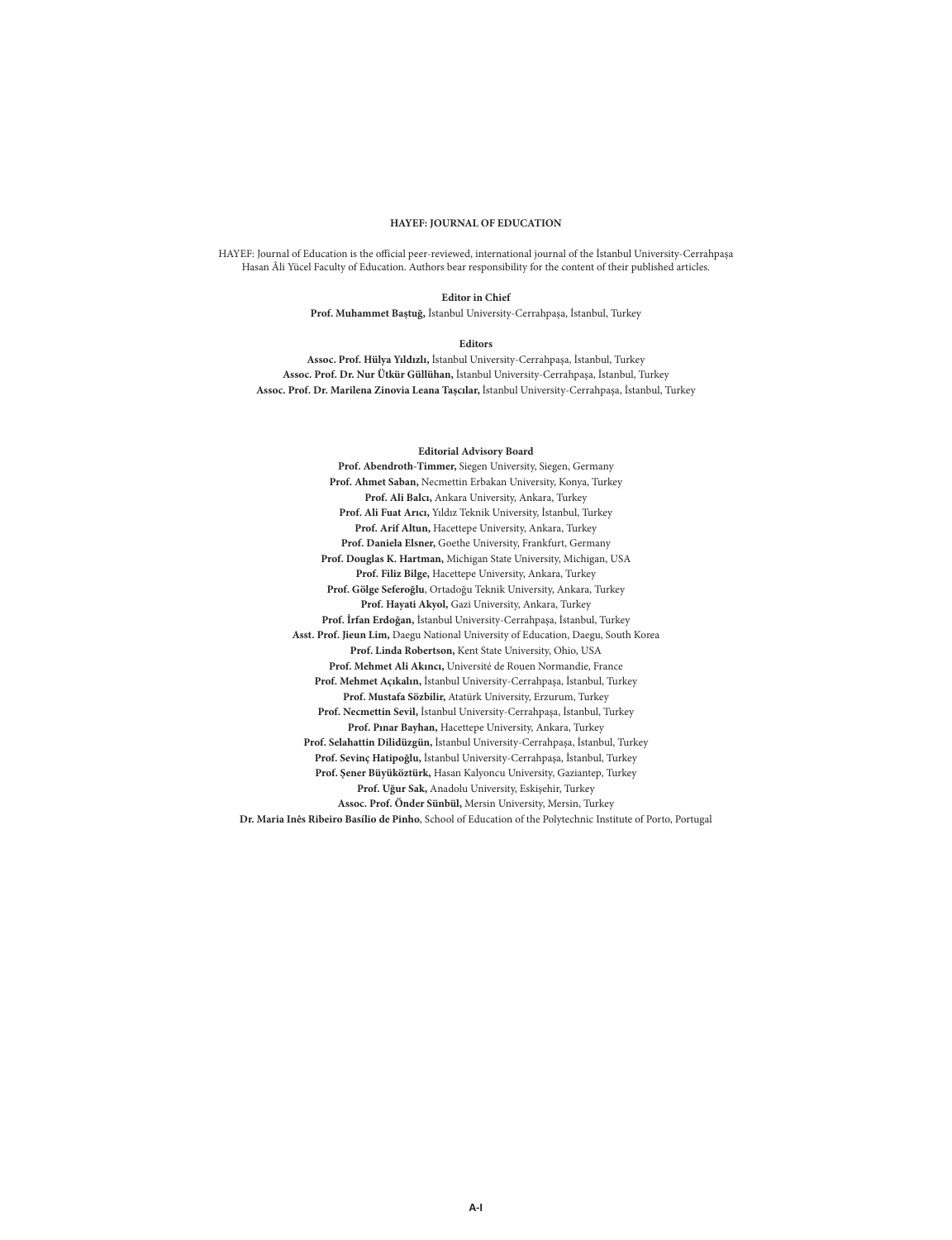**Type of Publication** International Periodical

**Publication Language** English

**Publishing Period** Triannually (January, May & September)



#### **Correspondence**

İstanbul Üniversitesi-Cerrahpaşa Hasan Ali Yücel Eğitim Fakültesi Alkent 2000 Mah. Yiğittürk Cad. No: 5/9/1 Büyükçekmece/İstanbul **Phone:** +90 (212) 866 37 00 **Web:** https://hayefjournal.org/ **E-mail:** haydergi@istanbul.edu.tr / hayefjournal@istanbul.edu.tr



**General Manager** Ali ŞAHIN

**Publishing Directors** İrem SOYSAL Gökhan ÇIMEN

#### **Editor**

Gizem Kayan TEKAÜT

#### **Publication Coordinators**

Arzu ARI Deniz KAYA Bahar ALBAYRAK Gamze BILGEN Irmak BERBEROĞLU Alara ERGIN Hira Gizem FIDAN Defne DOĞAN Vuslat TAŞ

**Web Coordinators** Sinem FEHIME KOZ Doğan ORUÇ

### **Finance Coordinator**

Elif Yıldız ÇELIK

**Contact Address:** 

**Address:** Büyükdere Caddesi, 105/9 34394 Şişli, İstanbul, Turkey **Phone:** +90 212 217 17 00 **E-mail:** info@avesyayincilik.com **Web:** www.avesyayincilik.com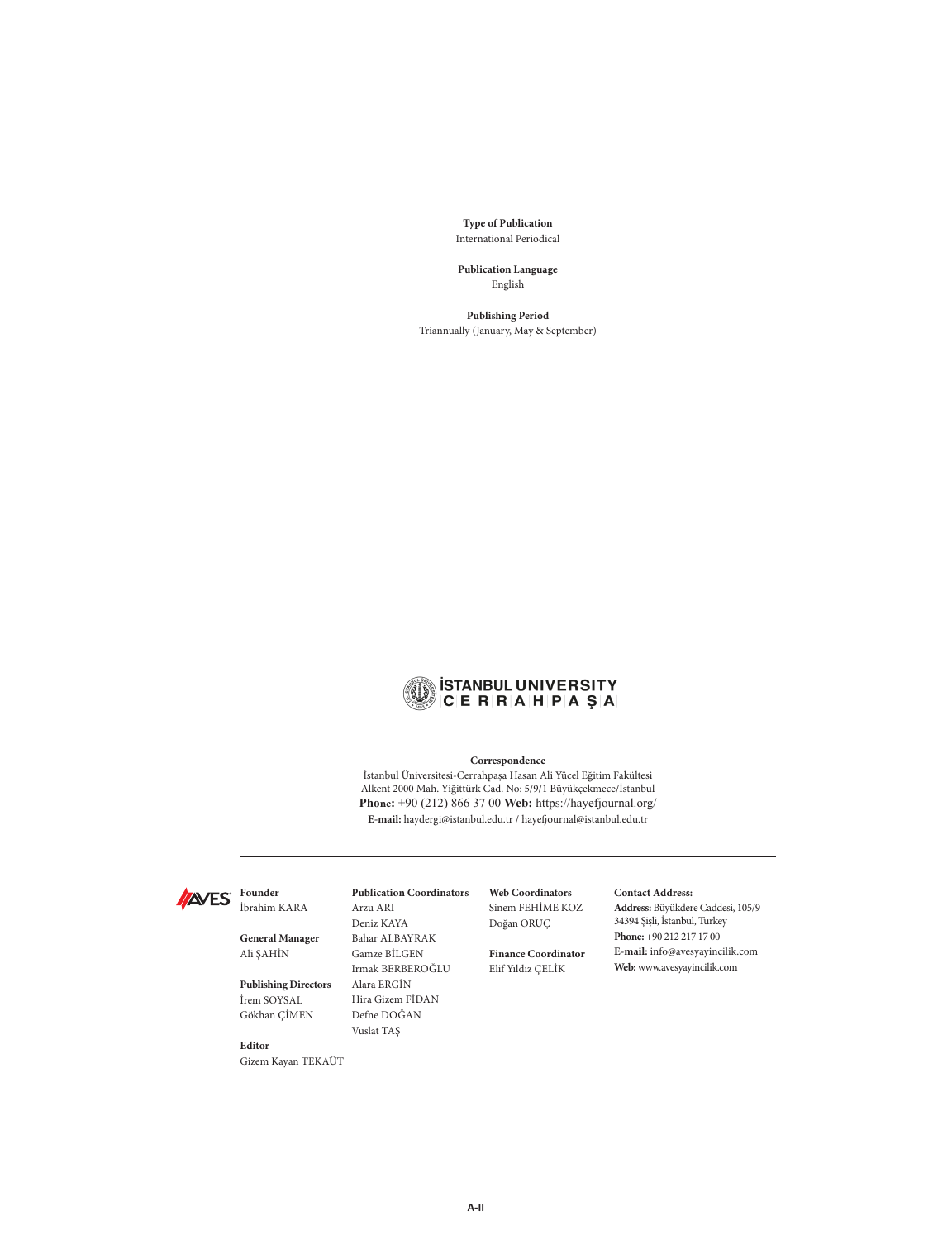#### **AIMS and SCOPE**

HAYEF: Journal of Education is an international, scientific, open access periodical published in accordance with independent, unbiased, and double-blinded peer-review principles. HAYEF: Journal of Education started its publication life in 2004 as the Journal of Hasan Ali Yücel Education Faculty (HAYEF). As of October 2017 issue, the title has been changed into HAYEF: Journal of Education. The journal is the official publication of İstanbul University-Cerrahpaşa Hasan Ali Yücel Faculty of Education and published triannually in January, May and September. The journal is published bilingually in Turkish and English. Manuscripts submitted to the journal as of September 11, 2020 will be published in accordance with this principle. It's the author's responsibility to ensure that the manuscript will be translated after its acceptance to be published in upcoming issues. Manuscripts in either French or German are also considered for publication in HAYEF: Journal of Education.

HAYEF: Journal of Education (e-ISSN: 2602-4829) is a peer-reviewed and online-only journal published by İstanbul University-Cerrahpaşa Hasan Ali Yücel Faculty of Education.

The journal publishes qualitative and quantitative research articles, especially meta-analysis and meta-synthesis studies, on education and teaching, reviews and theoretical studies related to contemporary literature on education. The primary purpose of HAYEF: Journal of Education is to share the scientific information produced in the field of education on a broad platform. In this respect, the journal aims to bring together researchers, education practitioners, and politicians of education at a common point. The journal focuses on research that will lead to the solution of educational problems, the quality of education in education and the production of new information. Studies conducted with teacher candidates are not accepted in the journal.

The editorial and publication processes of the journal are shaped in accordance with the guidelines of the International Committee of Medical Journal Editors (ICMJE), World Association of Medical Editors (WAME), Council of Science Editors (CSE), Committee on Publication Ethics (COPE), European Association of Science Editors (EASE), and National Information Standards Organization (NISO). The journal conforms with the Principles of Transparency and Best Practice in Scholarly Publishing (doaj.org/bestpractice).

HAYEF: Journal of Education is currently indexed in TUBITAK ULAKBIM TR Index, DOAJ, EBSCO and Proquest.

All expenses of the journal are covered by the İstanbul University-Cerrahpaşa. Processing and publication are free of charge with the journal. No fees are requested from the authors at any point throughout the evaluation and publication process. All manuscripts must be submitted via the online submission system, which is available at hayefjournal. org. The journal guidelines, technical information, and the required forms are available on the journal's web page.

Statements or opinions expressed in the manuscripts published in the journal reflect the views of the author(s) and not the opinions of the İstanbul University-Cerrahpaşa Hasan Ali Yücel Faculty of Education, editors, editorial board, and/or publisher; the editors, editorial board, and publisher disclaim any responsibility or liability for such materials.

HAYEF: Journal of Education is an open access publication and the journal's publication model is based on Budapest Open Access Initiative (BOAI) declaration. Journal's archive is available online, free of charge at hayefjournal.org. HAYEF: Journal of Education's content is licensed under a Creative Commons Attribution-NonCommercial 4.0 International License.

You can reach the current version of the instructions to authors at https://hayefjournal.org/

#### **Editor in Chief:** Muhammet Baştuğ

**Adress:** İstanbul University-Cerrahpaşa, Hasan Ali Yücel Faculty of Education, İstanbul, Turkey **Tel:** +90 (212) 866 37 00 / 43392 **Fax:** +90 (212) 866 38 21 **E-mail:** mbastug@istanbul.edu.tr

**Publisher:** İstanbul University-Cerrahpaşa **Address:** Üniversite Mahallesi, Bağlariçi Caddesi No: 7, İstanbul, Turkey

**Publishing Service:** AVES **Address:** Büyükdere Caddesi, 105/9 34394 Şişli, İstanbul, Turkey **Phone:** +90 212 217 17 00 **E-mail:** info@avesyayincilik.com **Web:** www.avesyayincilik.com